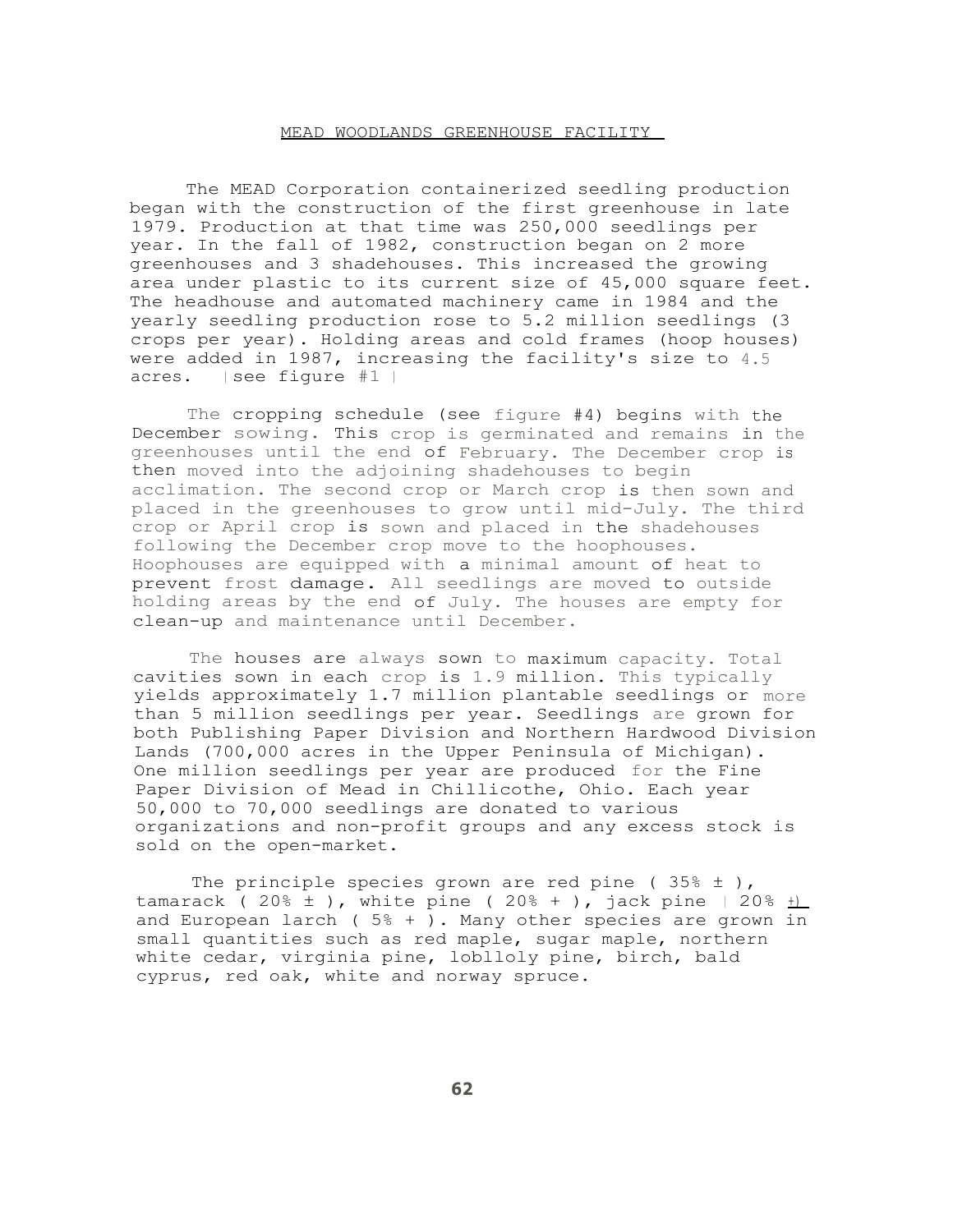## PREPARATION OF GREENHOUSE CROPS

Seedling production begins in the headhouse with the box filling operation. (styrofoam containers). A 2:1 mixture of sphagnum peat moss and horticultural grade vermiculite is prepared in the mixer. The medium is conveyed to the flat filler. a continuous line of containers is fed into the flat filler. The boxes are automatically filled, packed and the surface compressed by the flat filler. Eighteen boxes per minute are filled by this machine.

Boxes are then seeded with 2 pneumatic conveyor seeders. Each seeder is capable of sowing 60-70 lines or approximately three boxes per minute. The seeding machines also place a fine covering of vermiculite over the seed.

Seeded boxes are removed from the seeder and placed on motorized conveyor that moves them into the greenhouses. The boxes are laid out on benches in the houses where the crop is germinated and grown.

The total preparation (filling, seeding, and placement of each crop in the greenhouse) requires eight days and a part-time crew of six people. Each single crop consists of approximately 8,040 containers or 1.9 million cavities.

Our fertilization program begins when the seedlings are approximately 20 days old. We begin with a highly-soluble fertilizer containing 15% nitrogen, 11% phosphorus and 29% potassium, and later ( + 40 days old), change to a fertilizer containing 20% nitrogen, 10% phosphorus and 20% potassium. Chelated iron and soluble trace elements are included in our fertilization program. We also inject 75% phosphoric acid in our irrigation water and fertilizer mixes to maintain a slightly acid pH of approximately 5.5 in our growing medium. Disease and insect control are accomplished by adding fungicides and insecticides directly to our irrigation water.

After 90 to 140 days under active growing conditions in the greenhouse, the crops are moved to the shadehouses or hoophouses to slowly acclimatize. All seedlings are moved outside by the end of July to allow sufficient time for winter hardening.

Four to ten months after sowing, depending on species, seedlings are ready for planting in the field. Seedlings not planted in the fall are over-wintered outside. The following year these seedlings can be spring planted or grown through the summer and planted as double flush seedlings in the fall.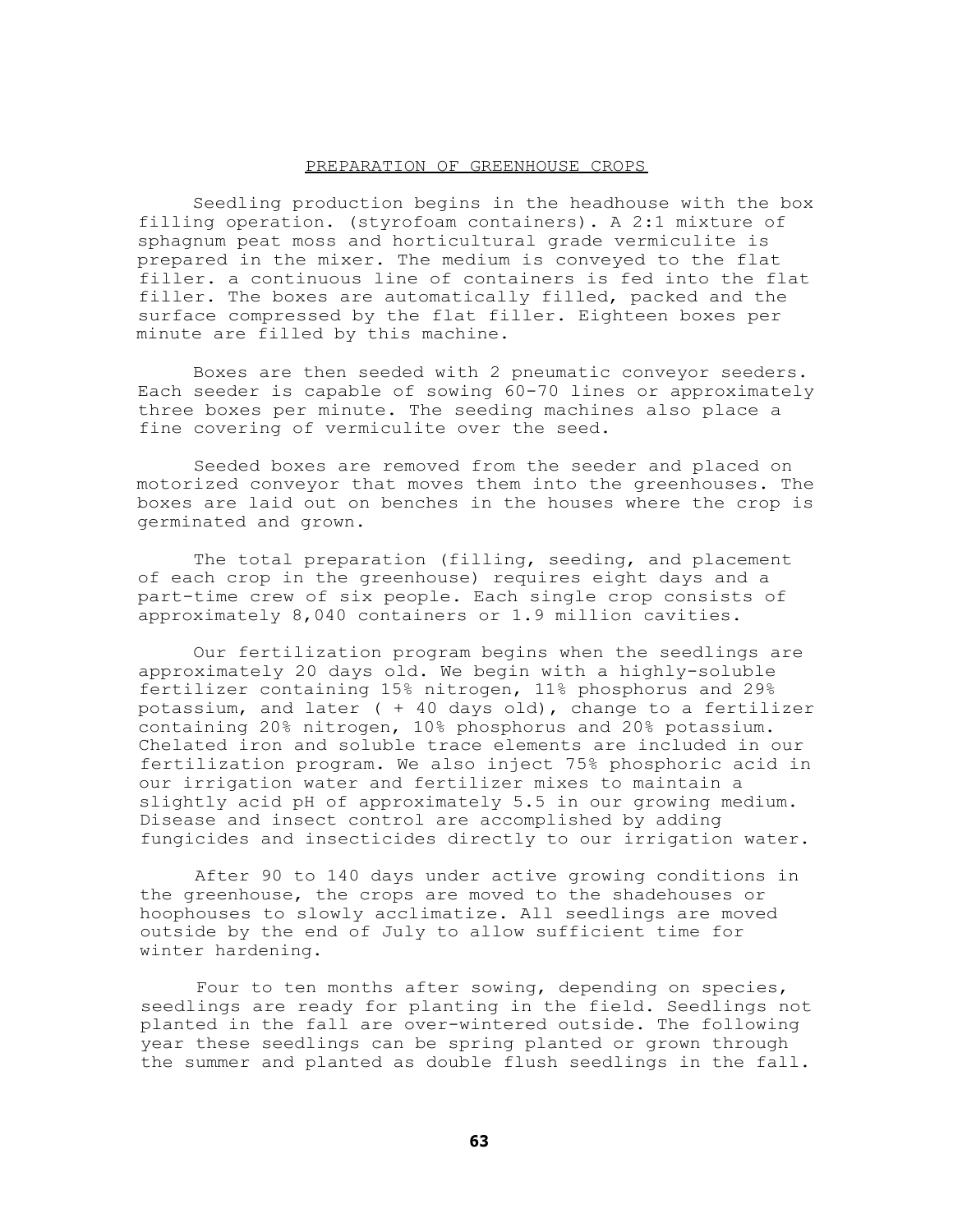FIGURE 1. MEAD CONTAINERIZED SEEDLING PRODUCTION FACILITY SCALE DRAWING